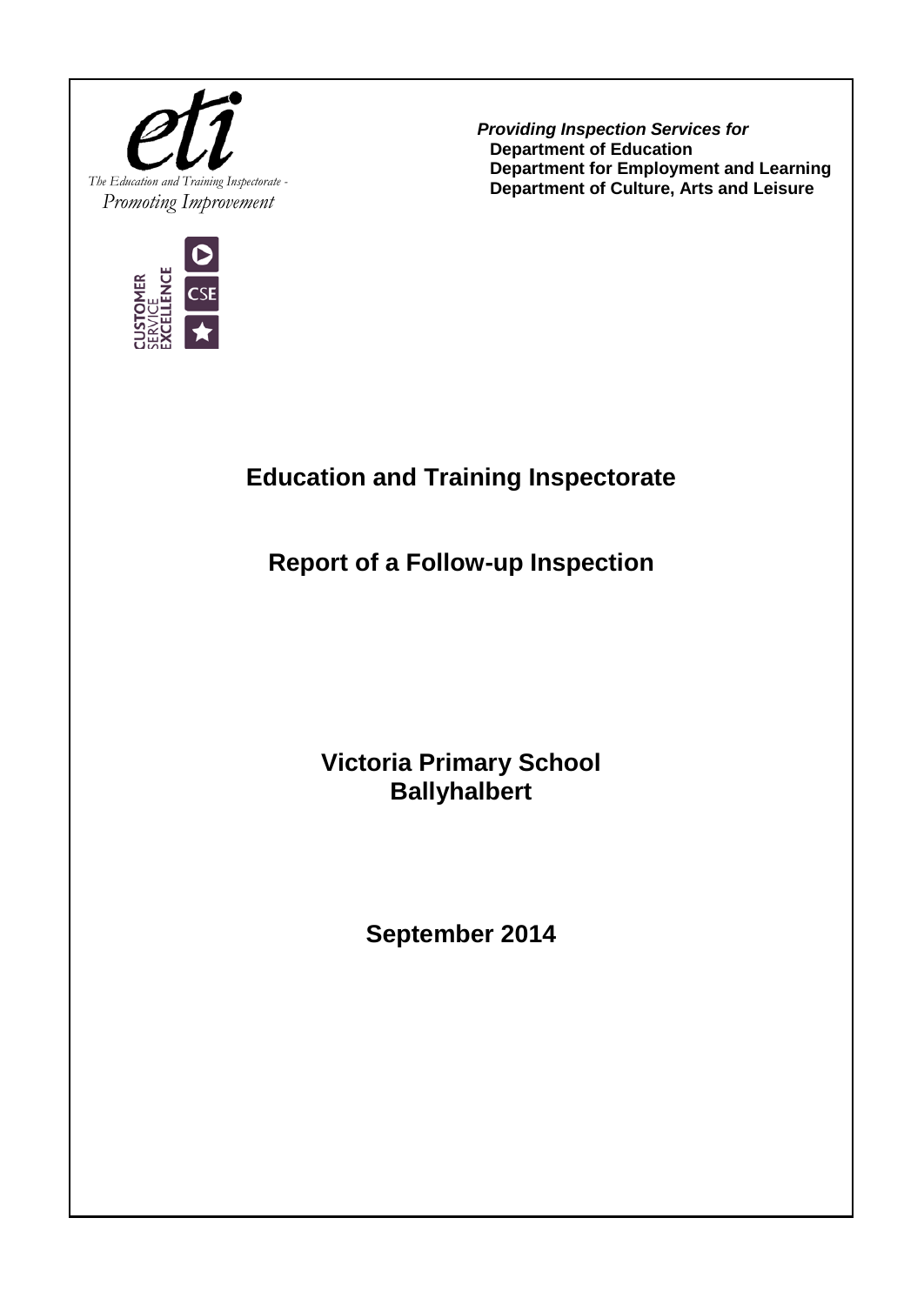## **FOLLOW-UP TO THE INSPECTION OF VICTORIA PRIMARY SCHOOL, BALLYHALBERT, BT22 1DQ (401-1488)**

The original inspection of Victoria Primary School in November 2012 highlighted strengths in the children's exemplary behaviour and their positive attitude to their learning.

It also highlighted the following areas for improvement, which were the need:

- to review and ensure greater equity in the responsibilities of the curricular leaders, in order to prioritise and implement, in a strategic and manageable manner, the actions to bring about sustained improvement; and
- for the teachers to come to an agreed understanding of what constitutes effective learning and teaching, in order to raise further the children's attainment in literacy and numeracy.

In the interval since the inspection, the following actions which affect the work of the school have taken place;

- the school received staff development and support from the South Eastern Education and Library Board's Curriculum Advisory and Support Service (CASS);
- the staff completed in-house training and shared good practice;
- the staff adopted a more collegiate approach to the development of whole school written planning and this is monitored systematically by the coordinators;
- the starting time for the school day has been brought forward which provides better opportunities for the children to engage in the learning process and the staff to make more effective use of all of the available time for learning;
- the transition period for the year one children has been shortened which allows the teacher to build more effectively on the children's previous learning experiences; and
- the principal has worked tirelessly to build up good relationships and better communication with the parents and the wider community

The Education and Training Inspectorate carried out two monitoring visits and a follow-up inspection on 15 September 2014.

The action plans received by the Department of Education following the inspection were of a very good quality and were adjusted appropriately in the light of feedback given by the Inspectorate during the interim visits. The school's development plan was amended in light of the inspection findings.

The following are the most important improvements since the original inspection:

• roles and responsibilities within the school have been clarified and there are improved opportunities for the co-ordinators to monitor and evaluate their respective areas of responsibility;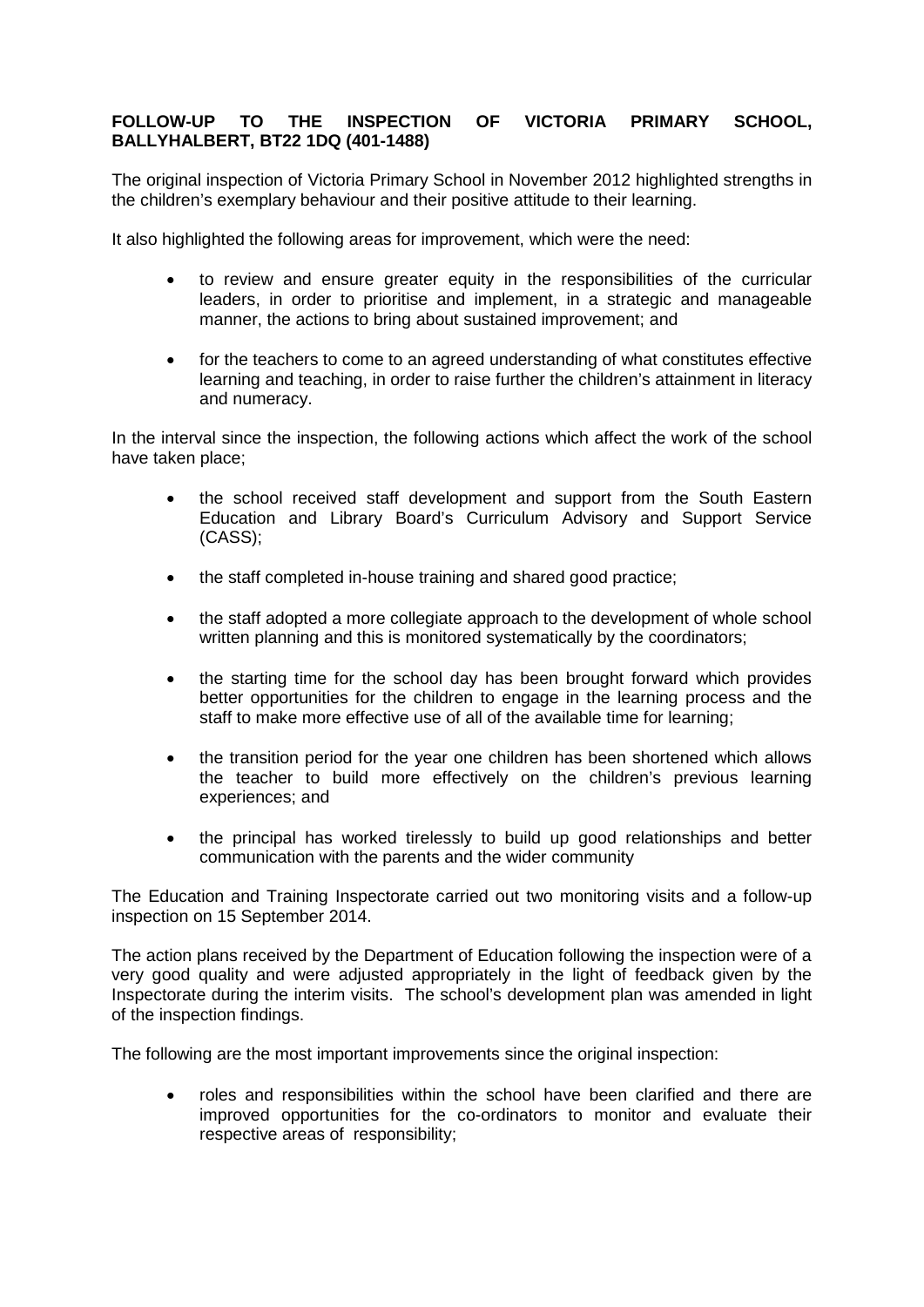- the literacy and numeracy co-ordinators and teams benefitted significantly from the support provided by CASS; they provide very effective leadership, including guiding the teachers well through whole-school staff development and monitoring carefully the developments and improvements in the provision;
- there is a more systematic and collaborative approach to whole school planning;
- there is very effective collation and analysis of performance data to inform teaching and learning;
- there is evidence of improved standards achieved by most of the children in literacy and numeracy;
- the quality of most of the teaching in the lessons, observed during the follow-up process, ranged from very good to outstanding;
- the staff give a high priority to active learning in all classes; the teachers have high expectations and use an appropriate range of activities, teaching strategies and effective questioning to meet the needs of all the children;
- the collegiate approach to school improvement since the inspection, supported well by the excellent leadership of the principal; and
- the very good opportunities for the children to take responsibility for their learning and to contribute to aspects of school improvement.

## **CONCLUSION**

In the areas inspected, the quality of education and pastoral care provide by this school is now very good. The school is meeting very effectively the educational and pastoral needs of the children; and has demonstrated its capacity for sustained self-improvement.